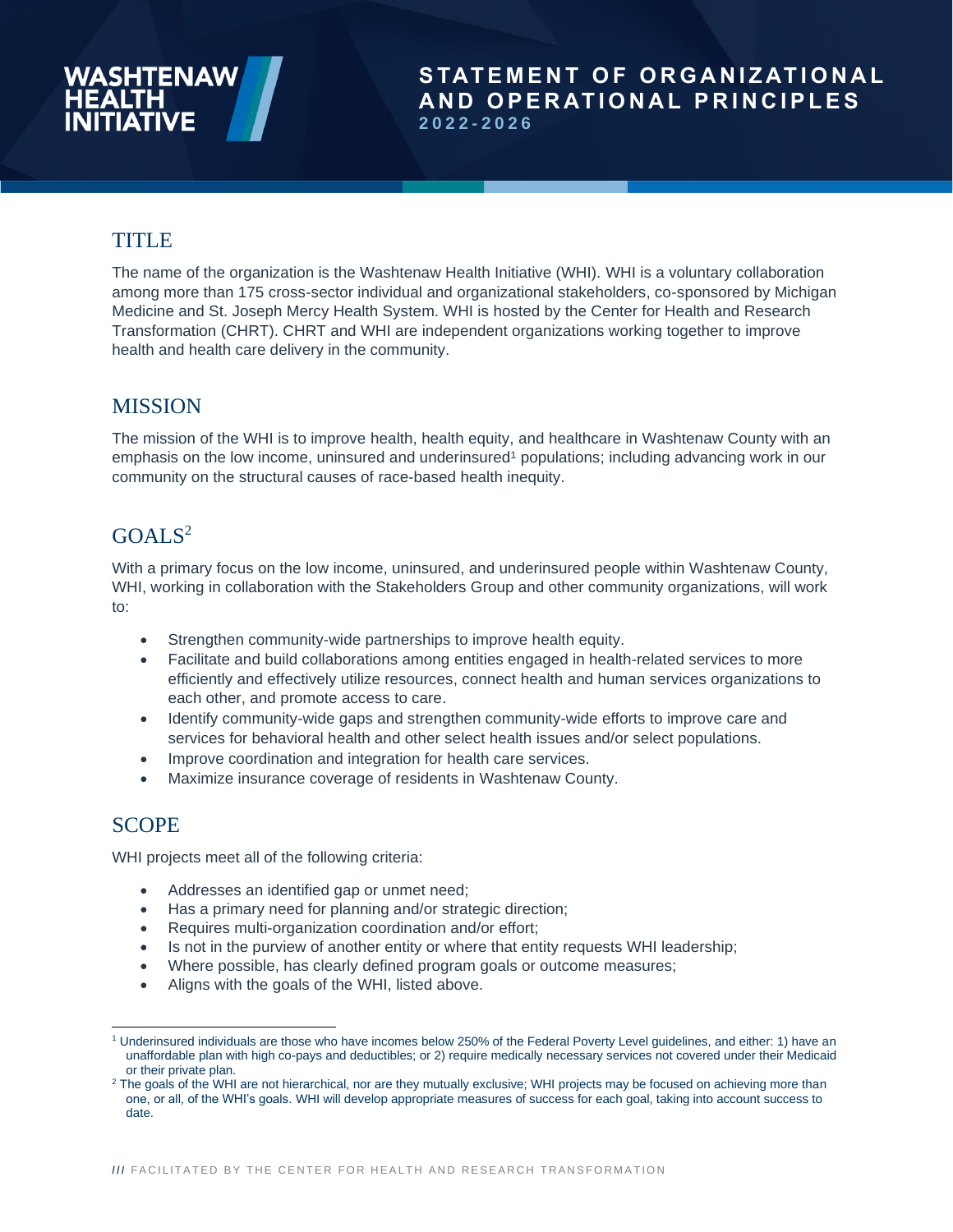

# ORGANIZING PRINCIPLES

In all of its activities, WHI adopts the following guiding principles. The WHI is:

- A voluntary collaboration of cross-sector stakeholders;
- Non-regulatory;
- Non-funding: WHI does not directly fund programs, but assists in assessing financial credibility of programs, if asked, and assists in seeking funding for programs that meet WHI criteria.

### ROLES

The WHI performs the following roles in the community.

- **Incubating Ideas/Thought Leadership:** The WHI convenes public and private organizations and leaders from many sectors (public health, healthcare, behavioral health, housing, education, law enforcement, and other social services). Together, these WHI members collect and examine data and share it with local decision-makers to develop solutions to community-wide problems.
- **Managing Projects and Conducting Assessments:** The WHI co-develops and co-implements projects or community-wide assessments with WHI member organizations.
- **Coordinating and Facilitating Member Organizations:** The WHI plays a neutral role as a convener and facilitator for activities that require cooperation between many WHI member organizations.
- **Influencing Policy:** At the request of WHI member organizations and by the case-by-case approval of the WHI Steering Committee, the WHI may take a public position on a policy proposal.

# APPROACH AND ORGANIZATIONAL STRUCTURE

The WHI takes a collective impact approach to improving health, health equity, and healthcare in Washtenaw County, with a special emphasis on the low income, uninsured and underinsured populations. WHI members work together on specific projects and functions with a long-term commitment to a common agenda, shared measures of success, and effective community engagement strategies.

For example, the WHI also serves as the governing body for the State Innovation Model (SIM) project and the Livingston/Washtenaw Community Health Innovation Region (LWCHIR), which covers Washtenaw and Livingston counties, to develop new pathways linking residents/patients to clinical care and social services interventions. The LWCHIR intervention's goal is to address the social determinants of health, with an initial focus on emergency department utilization.

The WHI is not a separate legal entity, but it has an organizational structure with clearly defined roles. Three major groups, the Steering Committee, Stakeholders Group, and Working Groups, are involved in carrying out the WHI's work.

• The Steering Committee provides strategic oversight and sets program priorities.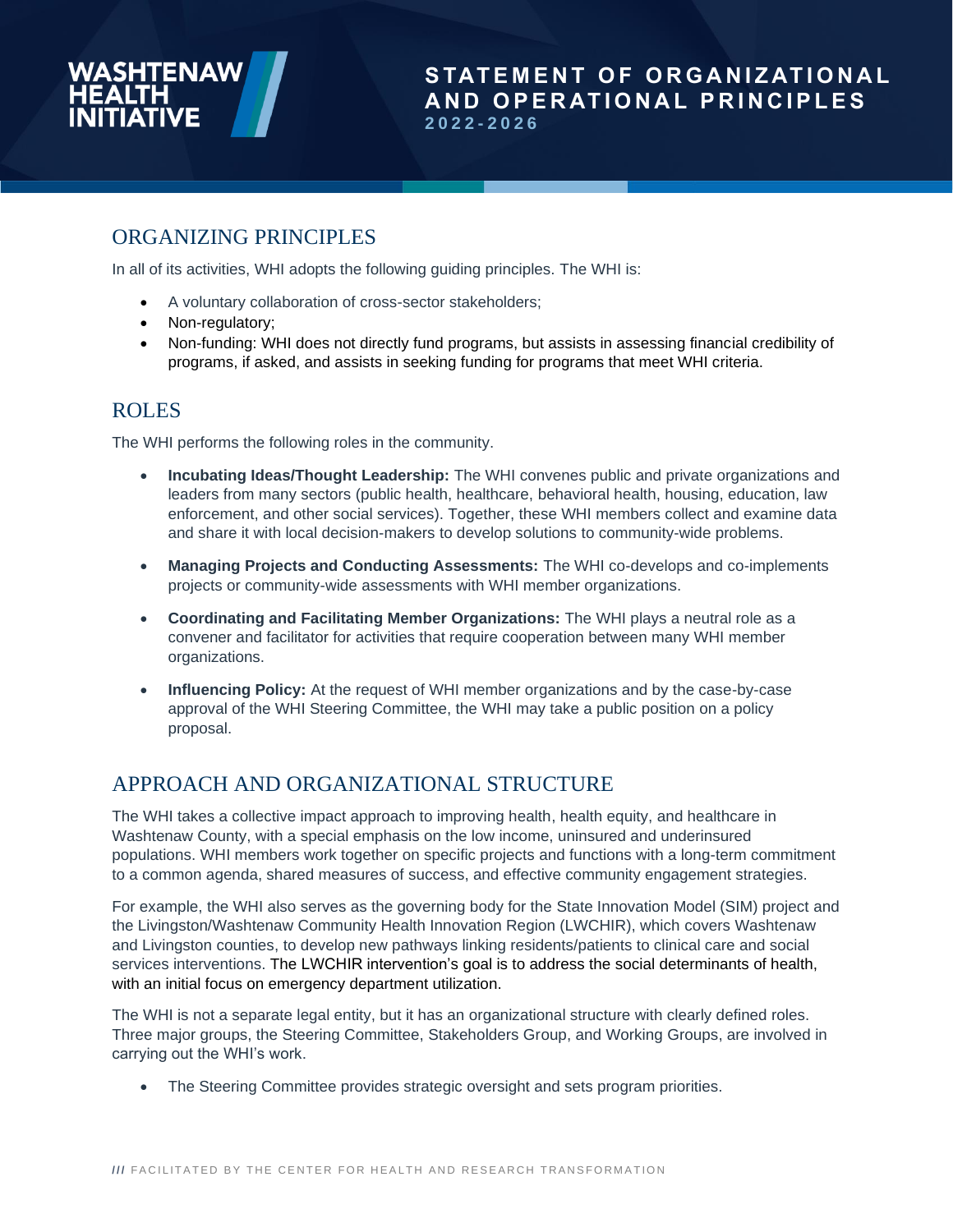- The Stakeholders Group consists of local individuals, community-based organizations, and governmental agencies that share the WHI's mission and goals.
- Various Working Groups, organized around themes or projects to improve health, health equity, and health care, implement the WHI's strategic vision.

# LEADERSHIP AND MEMBERSHIP PROCESSES

As a voluntary organization, the WHI does not have a formal, legal structure in place. However, it has developed a process for selecting members to serve on WHI's key components and how the components work together. Since its inception, WHI's structure has included the Steering Committee, the Stakeholders Group, and Working Groups. Acting as a catalyst under a Memorandum of Understanding, the Center for Health and Research Transformation (CHRT), provides expert administrative, operational, and analytical support to WHI, coordinated by the WHI Project Manager.

A Memorandum of Understanding between CHRT and WHI outlines a process that will ensure continuity while simultaneously allowing WHI to evolve naturally to effectively represent the community and our constituent membership. To facilitate WHI's sustainability, it is important to solicit feedback and support from our members in all facets of WHI's activities. In keeping with WHI's commitment to inclusiveness, the entire process will be based on consensus to the extent possible rather than a formal voting process.

#### **The Steering Committee**

The Steering Committee provides strategic oversight and sets program priorities. Every three years, the Steering Committee will assess what, if any, changes need to be made to Steering Committee membership. In addition, the Steering Committee will also review the structure and composition of the WHI overall. The Steering Committee consists of no more than 22 members divided into two voting groups, Organizational and At Large members. Also invited to attend meetings is a third *ex officio* group. The voting groups are not required to be equal in size. The *Steering Committee Roles* tables below show the proposed arrangement.

*Organizational Members.* One voting group consists of members representing, at present, eight specific organizations that remain essential to WHI's mission. For this group, the organization will designate its Steering Committee representative, who will serve until the organization chooses to select another representative.

This process allows the Steering Committee to adjust for changes to which organizations are designated as permanent members. As WHI's initiatives change over time, new organizations may become increasingly integral to Steering Committee activities. When that occurs, the Steering Committee may add an organization or replace an organization whose emphasis may have shifted away from WHI's mission.

*At Large Members.* The second voting group consists of individuals who will represent sectors or perspectives that could meaningfully contribute to the Steering Committee. Thus, these members will serve rotating, three-year terms, renewable up to three times. Currently, there are eleven community-based representatives—some members unaffiliated with a specific organization, some representing specific sectors (such as academia, business, religious, and local philanthropy). In this category, we anticipate having at least five members from the community,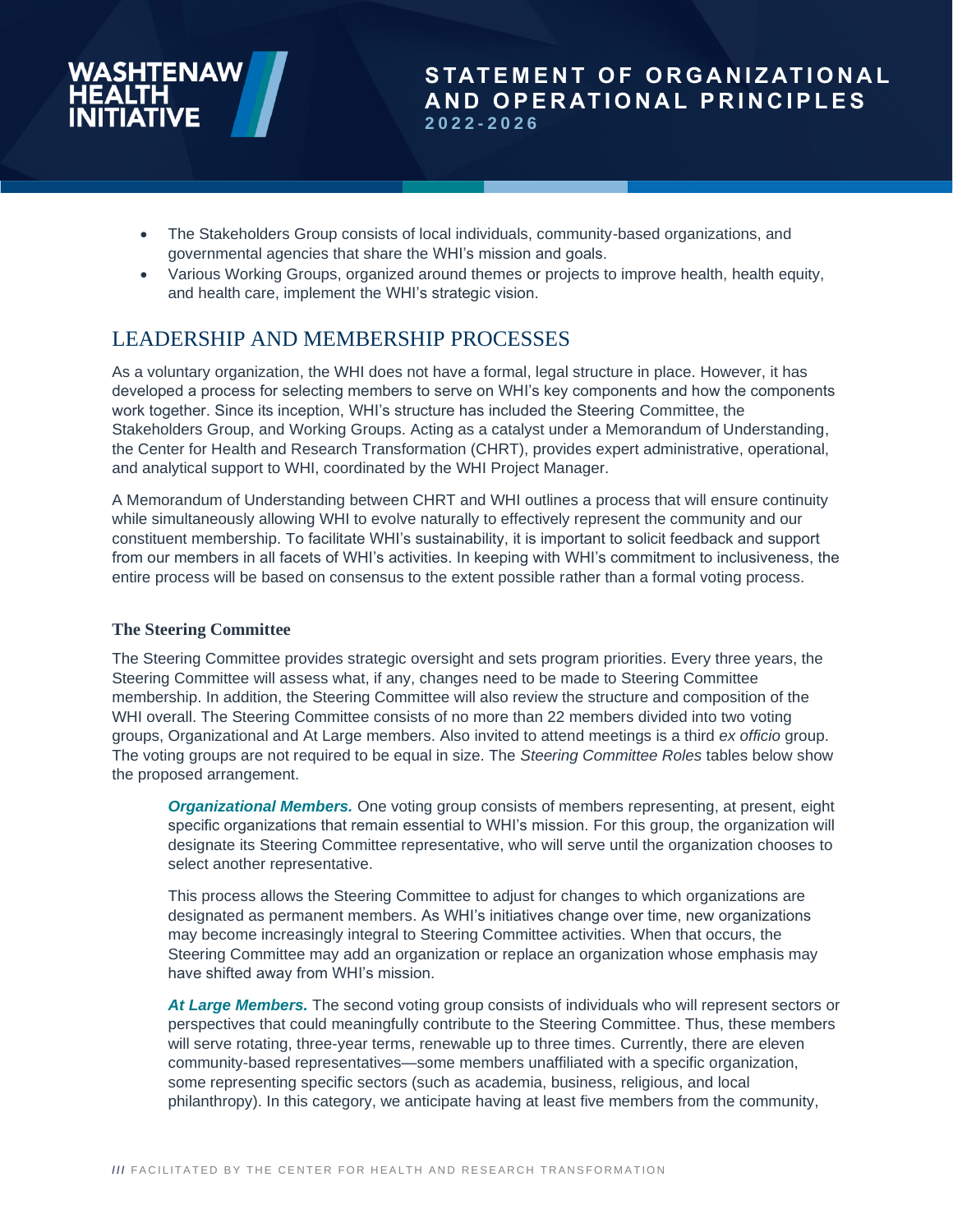including local businesses. To recruit community-based members, the Steering Committee will consult with the Stakeholders Group to ensure a collaborative process in identifying WHI's leadership.

*Ex officio Members.* The third group consists of individuals that chair or co-chair key working groups or projects of the WHI. These members are invited to represent their groups, ask questions, and provide feedback at regular Steering Committee meetings. These members do not officially vote on action items.

# CURRENT STEERING COMMITTEE ROLES

#### **Organizational Positions**

| <b>Organizational Role</b> |                                                                        | <b>Current Member</b>            | <b>Current Member Title &amp; Organization</b>                                                                                                                           |
|----------------------------|------------------------------------------------------------------------|----------------------------------|--------------------------------------------------------------------------------------------------------------------------------------------------------------------------|
| 1.                         | <b>Community Mental</b><br><b>Health Director</b>                      | <b>Trish Cortes</b>              | Director, Washtenaw Community Mental Health                                                                                                                              |
| 2.                         | <b>IHA Representative</b>                                              | <b>Tendai Thomas</b>             | Internal Medicine Physician, Associate Division Head<br>of Internal Medicine, IHA                                                                                        |
| 3.                         | <b>Washtenaw Health</b><br><b>Plan Director</b>                        | Jeremy Lapedis                   | Executive Director, Washtenaw Health Plan                                                                                                                                |
| 4.                         | <b>Washtenaw County</b><br><b>Health Department</b><br><b>Director</b> | Jimena Loveluck                  | Public Health Officer, Washtenaw County Health<br>Department                                                                                                             |
| 5.                         | <b>SJMHS-Ann Arbor</b><br><b>Executive</b>                             | <b>Alonzo Lewis</b>              | President and Chief Executive Officer, St. Joseph<br>Mercy Ann Arbor and Livingston                                                                                      |
| 6.                         | <b>SJMHS-Ann Arbor</b><br><b>Clinical</b>                              | Rosalie Tocco-<br><b>Bradley</b> | Chief Medical Officer, Trinity Michigan                                                                                                                                  |
| 7 <sub>1</sub>             | <b>SJMHS-Chelsea</b><br><b>Executive</b>                               | Vacant                           | President and Chief Executive Officer, St. Joseph<br><b>Mercy Chelsea</b>                                                                                                |
| 8.                         | <b>Michigan Medicine</b><br><b>Executive</b>                           | Tony Denton /<br>Alfreda Rooks   | Senior Vice President and Chief Operating Officer for<br>University of Michigan Hospitals, Health Centers, and<br>Medical Group /<br>Director, Community Health Services |
| 9.                         | <b>Michigan Medicine</b><br><b>Clinical</b>                            | <b>Brent Williams*</b>           | Associate Professor of Internal Medicine, Michigan<br>Medicine                                                                                                           |
|                            | 10. VA Ann Arbor<br><b>Healthcare System</b><br><b>Executive</b>       | Ginny Creasman                   | <b>Medical Center Director</b>                                                                                                                                           |
|                            | 11. VA Ann Arbor<br><b>Healthcare System</b><br><b>Clinical</b>        | Vacant                           |                                                                                                                                                                          |

 *\* Denotes WHI Secretary*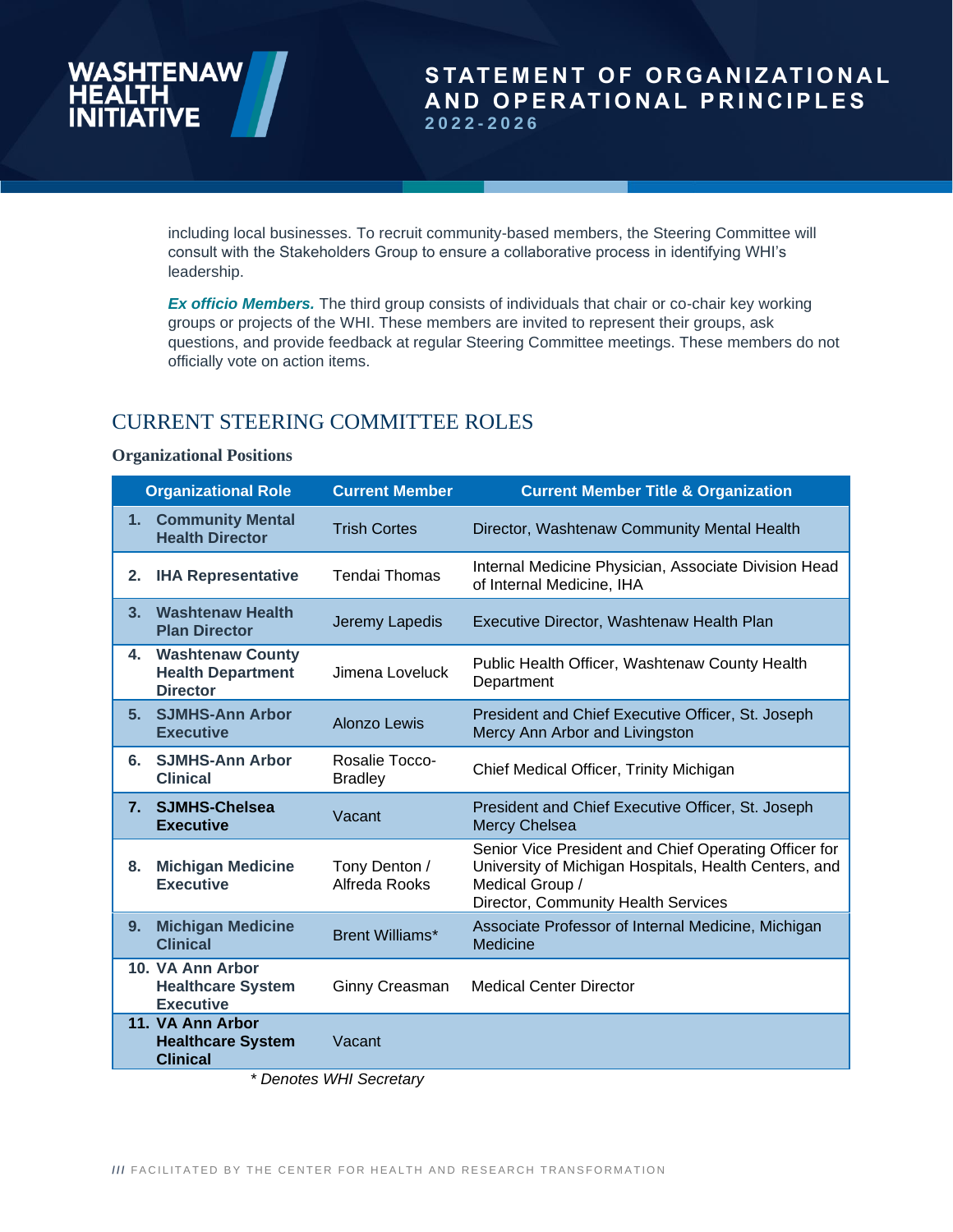# **WASHT ENAW**

# STATEMENT OF ORGANIZATIONAL **A N D O P E R AT I O N A L P R I N C I P L E S 2022 - 2026**

### **At Large Positions**

| <b>At Large Member</b>                                            | <b>Current Member</b> | <b>Current Member Title &amp;</b>                                                                                         | <b>WHI Steering</b>                          |
|-------------------------------------------------------------------|-----------------------|---------------------------------------------------------------------------------------------------------------------------|----------------------------------------------|
| <b>Role</b>                                                       |                       | <b>Organization</b>                                                                                                       | <b>Committee Term</b>                        |
| 12. Philanthropic<br><b>Organization</b><br><b>Representative</b> | <b>Pam Smith</b>      | <b>President and Chief Executive</b><br>Officer, United Way of Washtenaw<br>County; Member, Coordinated<br><b>Funders</b> | $1/2018 - 12/2020$<br>(1 <sup>st</sup> term) |
| 13. Community                                                     | Julie Aronica         | Director of Strategic Initiatives, Blue                                                                                   | $6/2019 - 12/2022$                           |
| <b>Representative</b>                                             |                       | Cross Complete of Michigan                                                                                                | (1 <sup>st</sup> term)                       |
| 14. Community<br><b>Representative</b>                            | <b>Jack Billi</b>     | Professor, Internal Medicine and<br>Health Management and Policy,<br>University of Michigan                               | $6/2015 - 12/2021$<br>(2 <sup>nd</sup> term) |
| 15. Community                                                     | Ann Davis             | Retired Administrator, Chelsea                                                                                            | $6/2015 - 12/2021$                           |
| <b>Representative</b>                                             |                       | <b>Community Hospital</b>                                                                                                 | (2 <sup>nd</sup> term)                       |
| 16. Community                                                     | <b>Gregory Dill</b>   | County Administrator, Washtenaw                                                                                           | 10/2017 - 12/2020                            |
| <b>Representative</b>                                             |                       | County                                                                                                                    | (1 <sup>st</sup> term)                       |
| 17. Community<br><b>Representative</b>                            | Angela Moore          | <b>Community Ambassador</b>                                                                                               |                                              |
| 18. Community<br><b>Representative</b>                            | <b>Mashod Evans</b>   | <b>Bethel AME Church</b>                                                                                                  |                                              |
| 19. Community                                                     | Naomi Norman          | Superintendent, Washtenaw                                                                                                 | $6/2018 - 12/2021$                           |
| <b>Representative</b>                                             |                       | Intermediate School District                                                                                              | (1 <sup>st</sup> term)                       |
| 20. Community<br><b>Representative</b>                            | Sharon Moore*         | Retired, UAW Local 898                                                                                                    | $6/2018 - 12/2021$<br>(1 <sup>st</sup> term) |
| 21. Community                                                     | Doug Strong*          | Retired Chief Executive Officer,                                                                                          | $6/2015 - 12/2021$                           |
| <b>Representative</b>                                             |                       | Michigan Medicine                                                                                                         | $(2^{nd}$ term)                              |
| 22. Community<br><b>Representative</b>                            | Vacant                |                                                                                                                           |                                              |

 *\* Denotes WHI co-chair* 

The Steering Committee may have up to 22 total members at the discretion of the Steering Committee.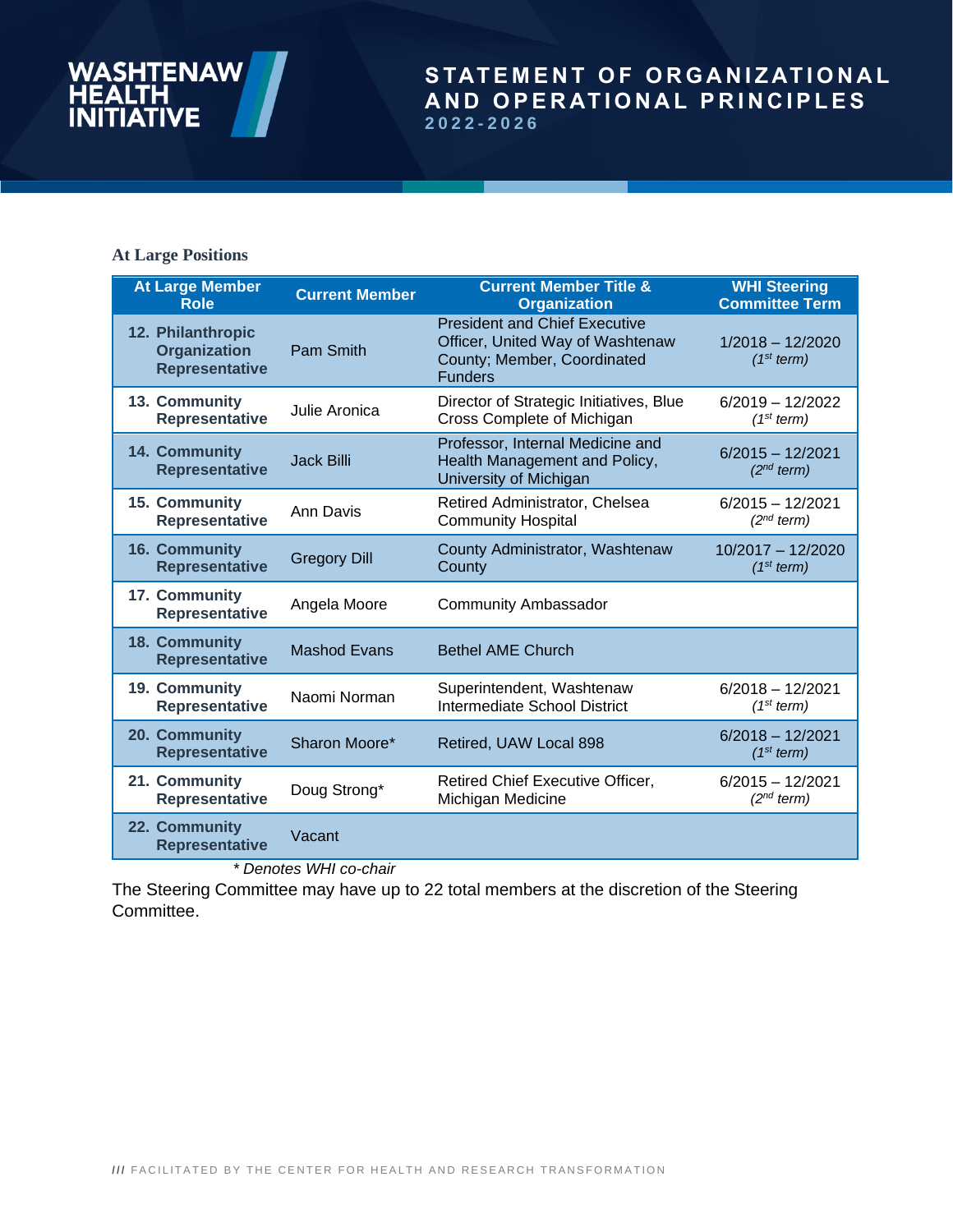# **WASHTENAW** IÉALTH<br>NITIATIVE

# STATEMENT OF ORGANIZATIONAL **A N D O P E R AT I O N A L P R I N C I P L E S 2022 - 2026**

#### **Ex-Officio Members**

| <b>Ex Officio (Non-Voting) Position</b> |                                                                                                 | <b>Current</b><br><b>Member</b>       | <b>Current Member Title &amp; Organization</b>                                      |
|-----------------------------------------|-------------------------------------------------------------------------------------------------|---------------------------------------|-------------------------------------------------------------------------------------|
| 1.                                      | <b>CHRT Leadership</b>                                                                          | <b>Terrisca Des</b><br><b>Jardins</b> | Executive Director, Center for Health and<br><b>Research Transformation</b>         |
| 2.                                      | <b>Livingston County</b><br>Representative                                                      | Connie<br>Conklin                     | <b>Executive Director, Community Mental Health</b><br>Services of Livingston County |
| 3.                                      | <b>Communications Working</b><br><b>Group Co-Chair</b>                                          | Liz Conlin                            | Account Director, re:group                                                          |
| 4.                                      | <b>Communications Working</b><br><b>Group Co-Chair</b>                                          | Maria Alfonso                         | Project Manager, NAMI Washtenaw County                                              |
| 5 <sub>1</sub>                          | <b>Mental Health &amp; Substance</b><br><b>Use Disorder Working Group</b><br><b>Co-Chair</b>    | Vacant                                |                                                                                     |
| 6.                                      | <b>Mental Health &amp; Substance</b><br><b>Use Disorder Working Group</b><br><b>Co-Chair</b>    | Vacant                                |                                                                                     |
| 7.                                      | <b>WHI Opioid Project Co-Chair</b>                                                              | Sara Szczotka                         | Program Manager, Washtenaw Recovery<br>Advocacy Project, Home of New Vision         |
| 8.                                      | <b>WHI Opioid Project Co-Chair</b>                                                              | Vacant                                |                                                                                     |
| 9.                                      | <b>UNITE Co-Chair</b>                                                                           | <b>Alfreda Rooks</b>                  | Director, Community Health Services,<br>Michigan Medicine                           |
|                                         | 10. UNITE Co-Chair                                                                              | Elisabeth<br>Vanderpool               | Director of Community Health, St. Joseph<br>Mercy Health System                     |
|                                         | 11. Medicaid & Marketplace<br><b>Outreach &amp; Enrollment</b><br><b>Working Group Co-Chair</b> | <b>Kim Hulbert</b>                    | Patient Access Financial Clearance Manager                                          |
|                                         | 12. Medicaid & Marketplace<br><b>Outreach &amp; Enrollment</b><br><b>Working Group Co-Chair</b> | Alena Hill                            | Senior Director Revenue Cycle Pre-Services                                          |
|                                         | 13. Healthy Aging Collaborative<br><b>Working Group Co-Chair</b>                                | <b>Monica Prince</b>                  | Ypsilanti Senior Center                                                             |
|                                         | 14. Healthy Aging Collaborative<br><b>Working Group Co-Chair</b>                                | <b>Ann Davis</b>                      | Retired Administrator, Chelsea Community<br>Hospital                                |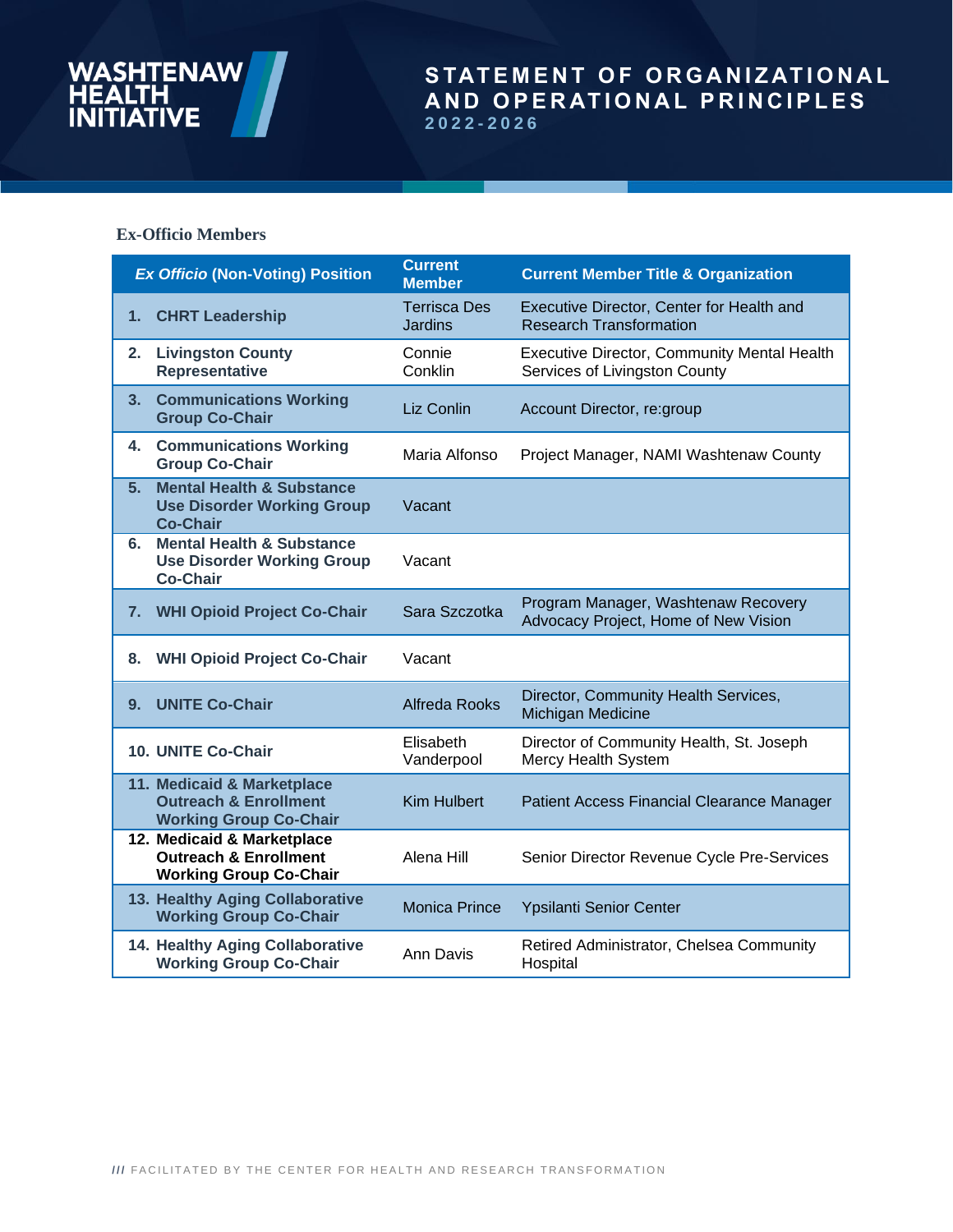# OPERATIONAL PROCESSES

- (1) Officers. Once annually, at the first Steering Committee meeting of the calendar year, the Steering Committee shall elect Co-Chairs and Steering Committee members. The Steering Committee will select two At Large Members as WHI Co-Chairs. The Steering Committee will also select a Secretary and Finance Committee Chair from the Steering Committee membership.
	- (a) The Co-Chairs will preside at all Steering Committee meetings and will be *ex officio*  members of all WHI committees, initiatives, and Working Groups.
	- (b) The Secretary will ensure that a record of all proceedings of the Steering Committee will be kept and will conduct the Committee's correspondence. The Secretary will preside at Steering Committee meetings in the absence of the Co-Chairs.
	- (c) (c) The Finance Committee Chair will report financial statements to the Steering Committee, convene the WHI Finance Committee, and develop the WHI's annual budget. The Finance Committee Chair will preside at the Steering Committee in the absence of the Co-Chairs and Secretary.
- (2) Members and Terms. The Steering Committee consists of no more than 22 members divided into two voting groups, Organizational and At Large members. The voting groups are not required to be equal in size. To the extent possible, member terms will be staggered to ensure continuity.
- (3) Meetings and Attendance.
	- (a) The Steering Committee will meet on a regular basis, usually monthly, but no less than 9 times per year.
	- (b) Attendance. Steering Committee members are expected to attend at least 75% of scheduled meetings either in person or via teleconference. The Steering Committee may request the resignation of members not meeting the attendance expectations.
	- (c) The Steering Committee may invite and solicit input from non-Steering Committee members. In particular, *ex officio* members are invited, non-voting guests for purposes of gaining a more comprehensive knowledge of WHI and its activities, and making reports on behalf of their Working Groups.
	- (d) A majority of the Steering Committee (in person or via teleconference) shall constitute a quorum.
	- (e) A Steering Committee member may resign at any time by notifying the Co-Chairs. Such resignation may take effect immediately or at such time as the Steering Committee member may specify.
- (4) Standing-committees. The Steering Committee shall maintain two standing committees to facilitate WHI business. The Steering Committee may establish other committees as needed.
	- (a) An *Officers Committee* shall be comprised of the WHI Co-Chairs, the WHI Secretary, and the Finance Committee Chair, with support from CHRT leadership and staff.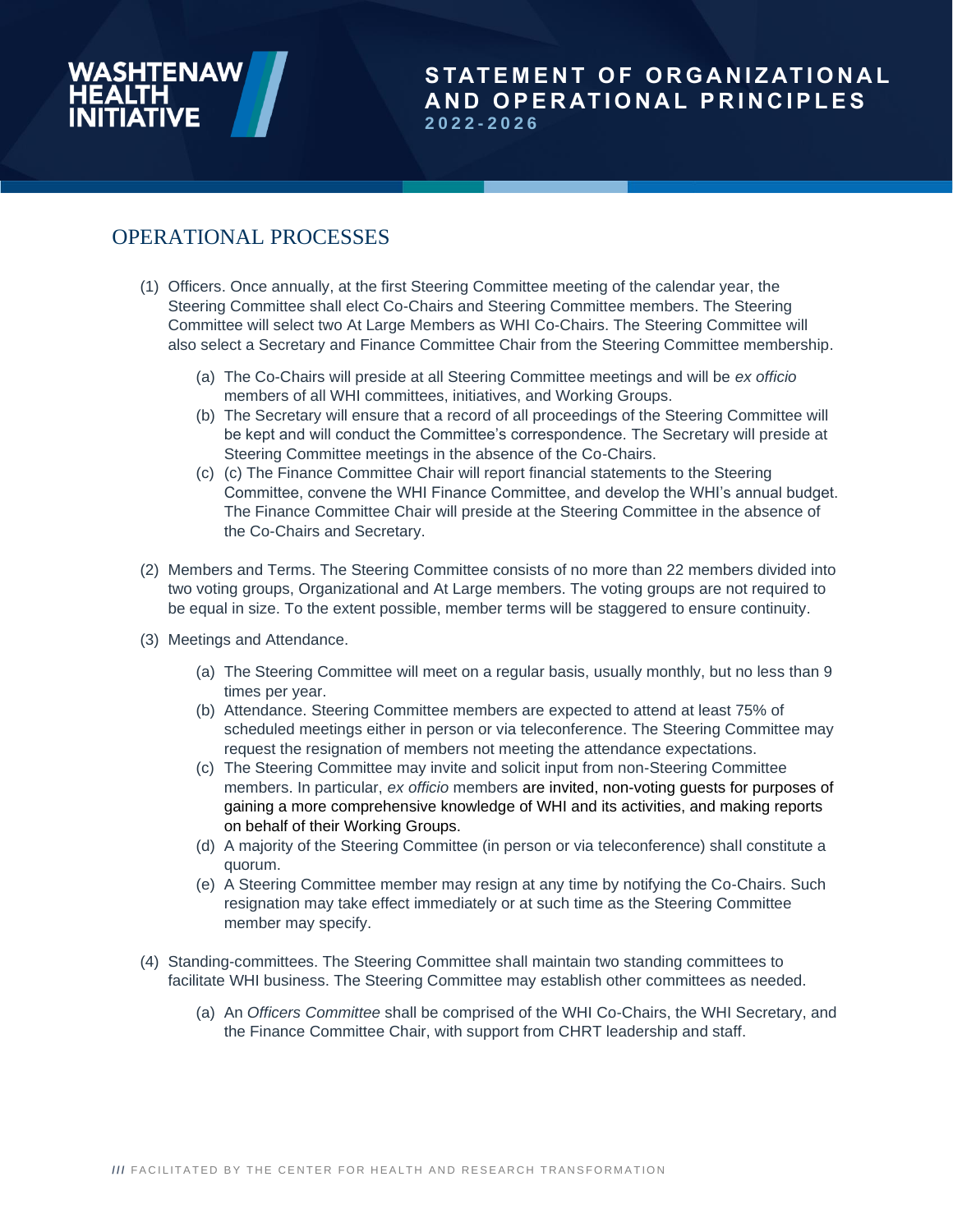- i. The Officers Committee will develop the monthly Steering Committee meeting
- agenda and disseminate appropriate materials prior to the meeting.
- ii. The Officers Committee may conduct such business between meetings as necessary to meet WHI objectives.
- iii. At its discretion, the Officers Committee may cancel scheduled Steering Committee and/or Stakeholder Group meetings.
- iv. At its discretion, the Officers Committee may schedule special meetings as needed to conduct WHI business.
- v. The Officers Committee will participate in the selection and annual evaluation of the WHI Project Manager.
- (b) A *Finance Committee* shall be appointed by the Co-Chairs and shall be comprised of the lead Steering Committee representatives from both Michigan Medicine and St. Joseph Mercy Hospital-Ann Arbor, a WHI Steering Committee member representing a local philanthropy, and the CHRT CEO.
	- i. The Finance Committee is responsible for developing and reviewing fiscal procedures and the annual budget.
	- ii. The fiscal year shall be the calendar year.
	- iii. The Finance Committee also serves as the auditing committee to oversee the quality and integrity of the WHI's accounting, auditing, and reporting practices.
- (5) Nominations.
	- (a) *A Nominations Committee* shall be formed to nominate At Large Steering Committee members and Working Group Chairs. Unless an *ad hoc* committee is designated, the WHI Officers Committee will serve as the Nominations Committee.
	- (b) *Annual Appointments.* Each year, the WHI Steering Committee approves new Steering Committee members to begin their terms in January. Therefore, the Nominations Committee should recommend its nominees ahead of the December Steering Committee meeting for approval.
		- *i.* For At Large Steering Committee members, nominations will be solicited from WHI Stakeholders and Steering Committee members in October and November each year, including at the fall WHI Stakeholders Group meeting and through the WHI Newsletter.
		- *ii.* For Organizational members, the Nominations Committee will coordinate any changes with the Organizational member(s).
		- *iii.* The Nominations Committee will then submit its recommendations to the Steering Committee at the December meeting for discussion and consideration.
		- *iv.* Approved new WHI Steering Committee members will be presented to the WHI Stakeholders at the first Stakeholders meeting each year.
	- (c) *Mid-Year Appointments.* If At Large Member vacancies occur during the year, the Nominations Committee will solicit nominations from WHI Stakeholders and Steering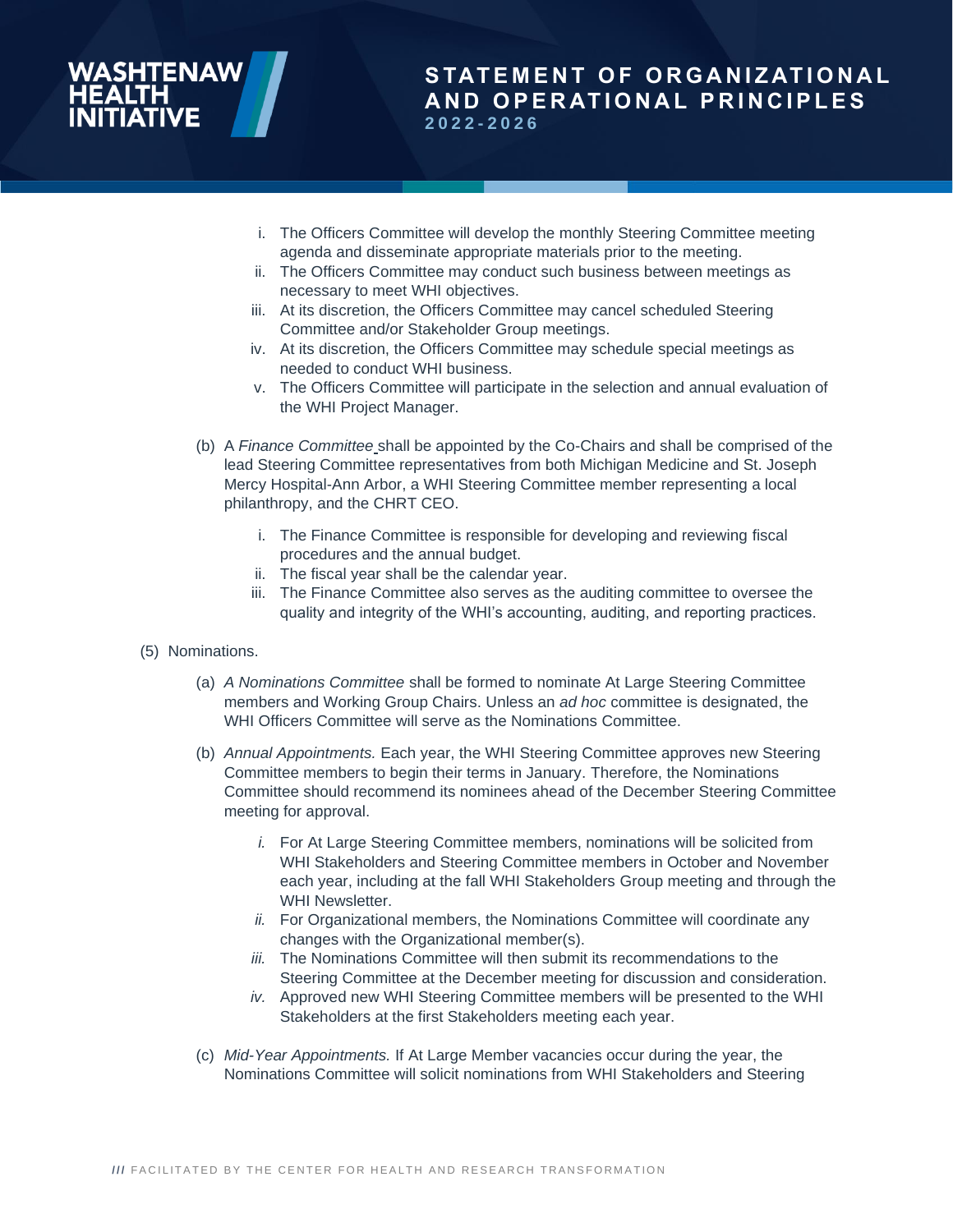Committee members through available communications channels (which may include a Stakeholders meeting if one is scheduled to occur in a timely fashion).

- i. The Nomination Committee will review nominees and make a recommendation to the WHI Steering Committee as soon as possible.
- ii. Approved new WHI Steering Committee members will be presented to the WHI Stakeholders at their next regularly scheduled meeting.
- iii. For Organizational members, the Nominations Committee will coordinate any changes with the Organizational member(s).
- iv. New mid-term appointees will be appointed with terms ending in December of the final year of their term.
- (d) *Working Group Chairs*. WHI Working Group Chairs have no specified terms of service. As vacancies occur, the WHI Nomination Committee will solicit nominations from Working Group members. The WHI Nomination Committee will confer with each nominee and make a recommendation for appointment to the WHI Steering Committee as soon as possible. Steering Committee and Working Group members are responsible for ensuring the appointment of Working Group Chairs.
- (6) Project Development. The Steering Committee sets priorities for developing WHI projects on core issues to improve health and health care in Washtenaw County. The criteria for selecting new projects shall include the following:
	- (a) Reviewing data to define a need, a problem statement, the nature of community engagement, and potential solutions.
	- (b) Assessing how members of those most affected by the issues have been involved with the definition of the problem and solution proposed in the project.
	- (c) Assessing gaps in how the project is currently being addressed.
	- (d) Assessing opportunities for collaborating with appropriate community organizations and governmental agencies.
	- (e) Obtaining qualitative or quantitative data to evaluate the project.
	- (f) Obtaining input and appropriate collaboration from the Stakeholders Group.
- (7) Steering Committee members are encouraged to participate in Working Group initiatives to ensure that the groups' activities align with the WHI's goals, and the chairs have the support and skills they need to facilitate a functional work group or project. Steering Committee members are encouraged to participate in all WHI activities of interest or where their expertise can be beneficial.
- (8) Annually, the Steering Committee will reassess the WHI's scope, goals, and measures of success. The Steering Committee will also develop a process for deciding whether and how to initiate new projects or Working Groups. In conducting these activities, the Steering Committee will solicit feedback from the Stakeholders Group. Ongoing communication between the Steering Committee and the Stakeholders Group is central to how the WHI functions.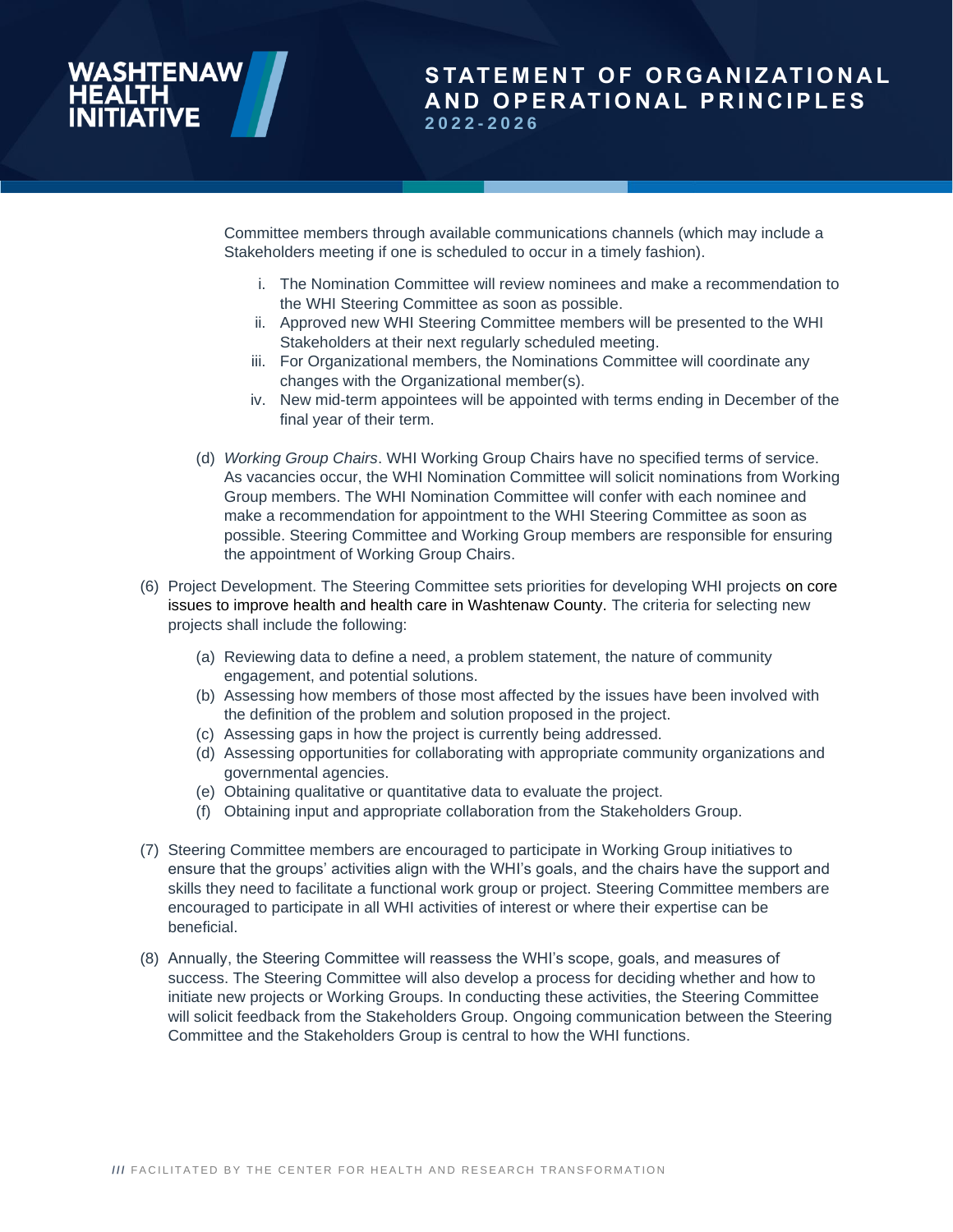#### **Stakeholders Group**

The Stakeholders Group consists of local individuals, community-based organizations, and governmental agencies that share WHI's mission and goals. As a collaborative endeavor, WHI welcomes individuals and entities willing to sign the Charter (below), setting forth the 2022-2026 Statement of Commitment. WHI also welcomes other invited quests at the Stakeholders Group quarterly meetings.

A key role for the Stakeholders Group is to provide feedback on WHI's strategic direction and to participate in projects. WHI relies on the Stakeholders Group to identify areas related to WHI's mission that Working Groups should address.

Although the Steering Committee will have initial responsibility for selecting its membership, the recommendations will be submitted to the Stakeholders Group for input. The Stakeholders Group will also have the opportunity to suggest new organizations that should be represented on the Steering Committee.

#### **Working Groups**

The implementation of WHI's strategic vision occurs through various Working Groups. The Working Groups are organized around themes to improve health, health equity, and health care for uninsured and underinsured populations, such as access to primary care, mental health, and Medicaid outreach and enrollment. Under the direction of a Working Group Chair or Co-Chairs, each theme involves several different projects.

The charge of the Working Groups is to share information among WHI member organizations in the theme area, identify gaps in the community that fall into that theme area, develop new projects to address those gaps, and monitor those projects. Working Groups usually meet between 4-12 times per year.

The Working Group Chair/s is/are selected for his or her expertise in the theme area. The Steering Committee will designate the Working Group Chairs. Chairs agree to serve for a term of two years, renewable based upon mutual agreement with the Steering Committee leadership. Working Group Chairs are responsible for assessing member engagement of their group, assigning action steps to members, and ensuring that action steps are carried out. Working Group and project members should expect to leave meetings with action steps to complete in between meetings.

A significant aspect of the Working Group process is the opportunity to engage various segments of the WHI membership, along with community groups that are not WHI members. For instance, projects that directly involve government processes and policies, such as Medicaid outreach and enrollment, can benefit from including governmental officials as participants. Likewise, the projects are encouraged to include consumer representatives with lived experiences in the various topics being addressed.

#### **Other Roles and Responsibilities**

(1) The Center for Health and Research Transformation (CHRT) serves as WHI's fiscal sponsor (i.e., a fiduciary agent for funding, office support, and project management). CHRT staff will coordinate meeting dates for all WHI activities. Working with committee chairs, CHRT will distribute agendas, take meeting notes, create meeting summaries, and post these summaries to the WHI website. CHRT staff members serve as support for WHI and are not expected to implement the majority of action steps on their own.